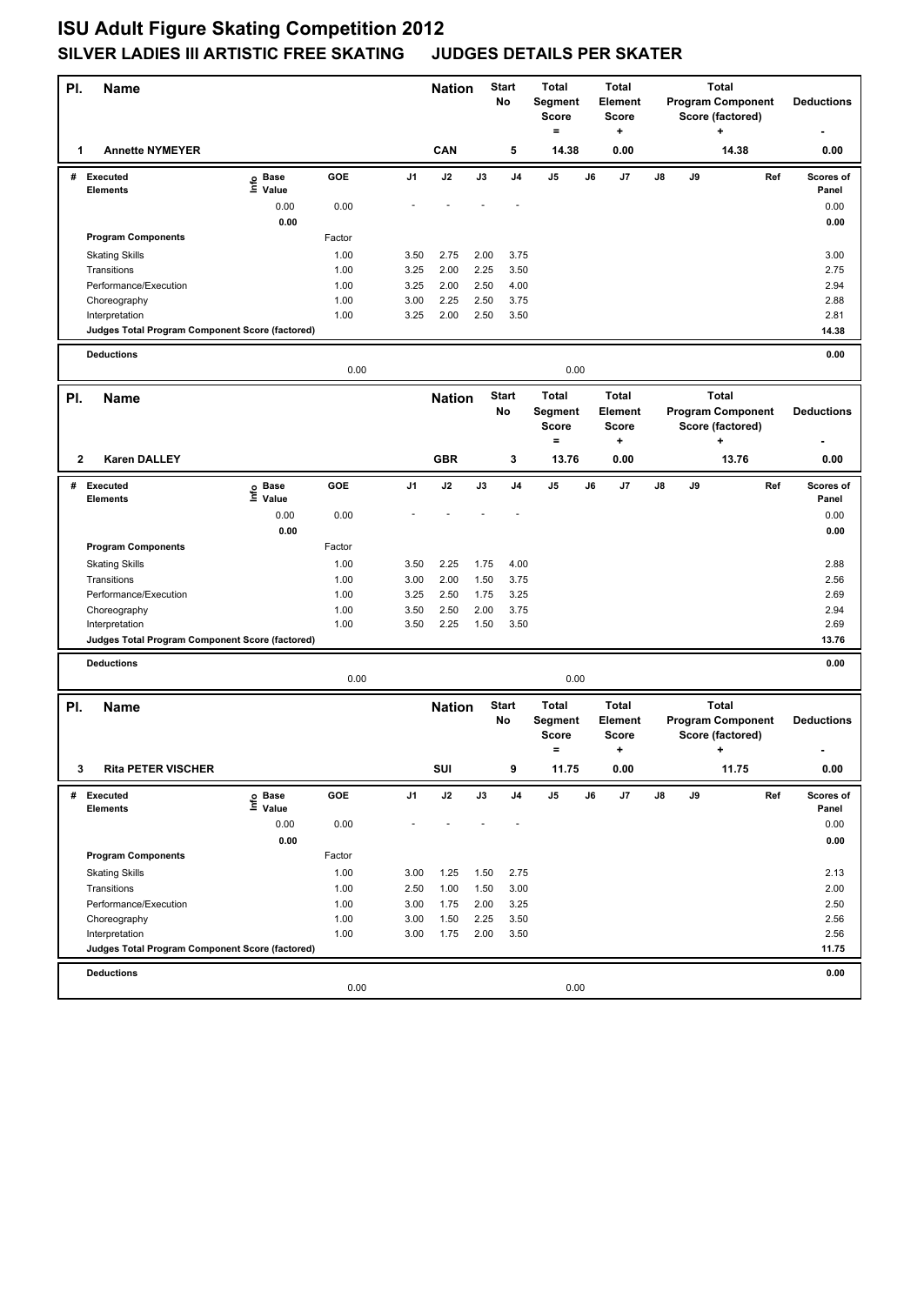## **ISU Adult Figure Skating Competition 2012 SILVER LADIES III ARTISTIC FREE SKATING JUDGES DETAILS PER SKATER**

| PI. | <b>Name</b>                                                       |                           |         |                | <b>Nation</b> |              | <b>Start</b><br>No | <b>Total</b><br>Segment<br><b>Score</b> |    | <b>Total</b><br>Element<br><b>Score</b> | <b>Program Component</b><br>Score (factored) |                                                              | <b>Total</b>                                      |     | <b>Deductions</b>  |
|-----|-------------------------------------------------------------------|---------------------------|---------|----------------|---------------|--------------|--------------------|-----------------------------------------|----|-----------------------------------------|----------------------------------------------|--------------------------------------------------------------|---------------------------------------------------|-----|--------------------|
| 4   | <b>Beatrice SAINT-SALVI</b>                                       |                           |         |                | <b>FRA</b>    |              | 6                  | $=$<br>10.76                            |    | +<br>0.00                               |                                              |                                                              | ٠<br>10.76                                        |     | 0.00               |
|     | # Executed<br><b>Elements</b>                                     | e Base<br>⊑ Value         | GOE     | J <sub>1</sub> | J2            | J3           | J4                 | J <sub>5</sub>                          | J6 | J7                                      | J8                                           | J9                                                           |                                                   | Ref | Scores of<br>Panel |
|     |                                                                   | 0.00                      | 0.00    |                |               |              |                    |                                         |    |                                         |                                              |                                                              |                                                   |     | 0.00               |
|     |                                                                   | 0.00                      |         |                |               |              |                    |                                         |    |                                         |                                              |                                                              |                                                   |     | 0.00               |
|     | <b>Program Components</b>                                         |                           | Factor  |                |               |              |                    |                                         |    |                                         |                                              |                                                              |                                                   |     |                    |
|     | <b>Skating Skills</b>                                             |                           | 1.00    | 3.00           | 1.75          | 0.75         | 2.50               |                                         |    |                                         |                                              |                                                              |                                                   |     | 2.00               |
|     | Transitions                                                       |                           | 1.00    | 2.75           | 1.50          | 1.00         | 2.25               |                                         |    |                                         |                                              |                                                              |                                                   |     | 1.88               |
|     | Performance/Execution                                             |                           | 1.00    | 2.75           | 2.00          | 1.00         | 2.00               |                                         |    |                                         |                                              |                                                              |                                                   |     | 1.94               |
|     | Choreography                                                      |                           | 1.00    | 2.75<br>3.00   | 2.00          | 2.00<br>2.00 | 3.00<br>2.75       |                                         |    |                                         |                                              |                                                              |                                                   |     | 2.44               |
|     | Interpretation<br>Judges Total Program Component Score (factored) |                           | 1.00    |                | 2.25          |              |                    |                                         |    |                                         |                                              |                                                              |                                                   |     | 2.50<br>10.76      |
|     |                                                                   |                           |         |                |               |              |                    |                                         |    |                                         |                                              |                                                              |                                                   |     |                    |
|     | <b>Deductions</b><br>0.00                                         |                           |         |                |               |              |                    | 0.00                                    |    |                                         |                                              |                                                              |                                                   |     | 0.00               |
| PI. | <b>Name</b>                                                       |                           |         |                | <b>Nation</b> |              | <b>Start</b><br>No | <b>Total</b><br>Segment<br><b>Score</b> |    | <b>Total</b><br>Element<br><b>Score</b> |                                              | <b>Total</b><br><b>Program Component</b><br>Score (factored) |                                                   |     | <b>Deductions</b>  |
|     |                                                                   |                           |         |                |               |              |                    | $=$                                     |    | +                                       |                                              |                                                              | ٠                                                 |     |                    |
| 5   | <b>Maire ARM</b>                                                  |                           |         |                | <b>EST</b>    |              | $\mathbf{2}$       | 10.38                                   |    | 0.00                                    |                                              |                                                              | 10.38                                             |     | 0.00               |
|     | # Executed                                                        | e Base<br>E Value         | GOE     | J1             | J2            | J3           | J <sub>4</sub>     | J5                                      | J6 | J7                                      | J8                                           | J9                                                           |                                                   | Ref | Scores of          |
|     | <b>Elements</b>                                                   |                           |         |                |               |              |                    |                                         |    |                                         |                                              |                                                              |                                                   |     | Panel              |
|     |                                                                   | 0.00<br>0.00              | 0.00    |                |               |              |                    |                                         |    |                                         |                                              |                                                              |                                                   |     | 0.00<br>0.00       |
|     | <b>Program Components</b>                                         |                           | Factor  |                |               |              |                    |                                         |    |                                         |                                              |                                                              |                                                   |     |                    |
|     | <b>Skating Skills</b>                                             |                           | 1.00    | 2.75           | 2.00          | 1.25         | 2.50               |                                         |    |                                         |                                              |                                                              |                                                   |     | 2.13               |
|     | Transitions                                                       |                           | 1.00    | 2.25           | 1.25          | 0.75         | 2.75               |                                         |    |                                         |                                              |                                                              |                                                   |     | 1.75               |
|     | Performance/Execution                                             |                           | 1.00    | 2.50           | 1.50          | 1.00         | 3.25               |                                         |    |                                         |                                              |                                                              |                                                   |     | 2.06               |
|     | Choreography                                                      |                           | 1.00    | 2.75           | 1.75          | 1.50         | 3.50               |                                         |    |                                         |                                              |                                                              |                                                   |     | 2.38               |
|     | Interpretation                                                    |                           | 1.00    | 2.75           | 1.25          | 1.25         | 3.00               |                                         |    |                                         |                                              |                                                              |                                                   |     | 2.06               |
|     | Judges Total Program Component Score (factored)                   |                           |         |                |               |              |                    |                                         |    |                                         |                                              |                                                              |                                                   |     | 10.38              |
|     | <b>Deductions</b>                                                 |                           | 0.00    |                |               |              |                    | 0.00                                    |    |                                         |                                              |                                                              |                                                   |     | 0.00               |
|     |                                                                   |                           |         |                |               |              |                    | <b>Total</b>                            |    | <b>Total</b>                            |                                              |                                                              | <b>Total</b>                                      |     |                    |
| PI. | <b>Name</b>                                                       |                           |         |                | <b>Nation</b> |              | <b>Start</b><br>No | Segment<br><b>Score</b><br>$\equiv$     |    | <b>Element</b><br><b>Score</b><br>٠     |                                              |                                                              | <b>Program Component</b><br>Score (factored)<br>+ |     | <b>Deductions</b>  |
| 6   | Elena GOTTSCHALL                                                  |                           |         |                | <b>GER</b>    |              |                    | 10.26                                   |    | 0.00                                    |                                              |                                                              | 12.26                                             |     | 2.00               |
| #   | <b>Executed</b>                                                   | e Base<br>⊑ Value         | GOE     | J1             | J2            | J3           | J4                 | J5                                      | J6 | J7                                      | J8                                           | J9                                                           |                                                   | Ref | Scores of          |
|     | <b>Elements</b>                                                   |                           |         |                |               |              |                    |                                         |    |                                         |                                              |                                                              |                                                   |     | Panel              |
|     |                                                                   | 0.00                      | 0.00    |                |               |              |                    |                                         |    |                                         |                                              |                                                              |                                                   |     | 0.00               |
|     | <b>Program Components</b>                                         | 0.00                      | Factor  |                |               |              |                    |                                         |    |                                         |                                              |                                                              |                                                   |     | 0.00               |
|     | <b>Skating Skills</b>                                             |                           | 1.00    | 3.25           | 1.50          | 1.00         | 3.75               |                                         |    |                                         |                                              |                                                              |                                                   |     | 2.38               |
|     | Transitions                                                       |                           | 1.00    | 2.75           | 1.25          | 0.75         | 4.00               |                                         |    |                                         |                                              |                                                              |                                                   |     | 2.19               |
|     | Performance/Execution                                             |                           | 1.00    | 2.75           | 2.25          | 1.00         | 4.25               |                                         |    |                                         |                                              |                                                              |                                                   |     | 2.56               |
|     | Choreography                                                      |                           | 1.00    | 3.00           | 2.00          | 1.50         | 4.00               |                                         |    |                                         |                                              |                                                              |                                                   |     | 2.63               |
|     | Interpretation                                                    |                           | 1.00    | 3.00           | 2.25          | 1.00         | 3.75               |                                         |    |                                         |                                              |                                                              |                                                   |     | 2.50               |
|     | Judges Total Program Component Score (factored)                   |                           |         |                |               |              |                    |                                         |    |                                         |                                              |                                                              |                                                   |     | 12.26              |
|     | <b>Deductions</b>                                                 | Illegal element/movement: | $-2.00$ |                |               |              |                    |                                         |    |                                         |                                              |                                                              |                                                   |     | $-2.00$            |
|     |                                                                   |                           | 0.00    |                |               |              |                    | 0.00                                    |    |                                         |                                              |                                                              |                                                   |     |                    |